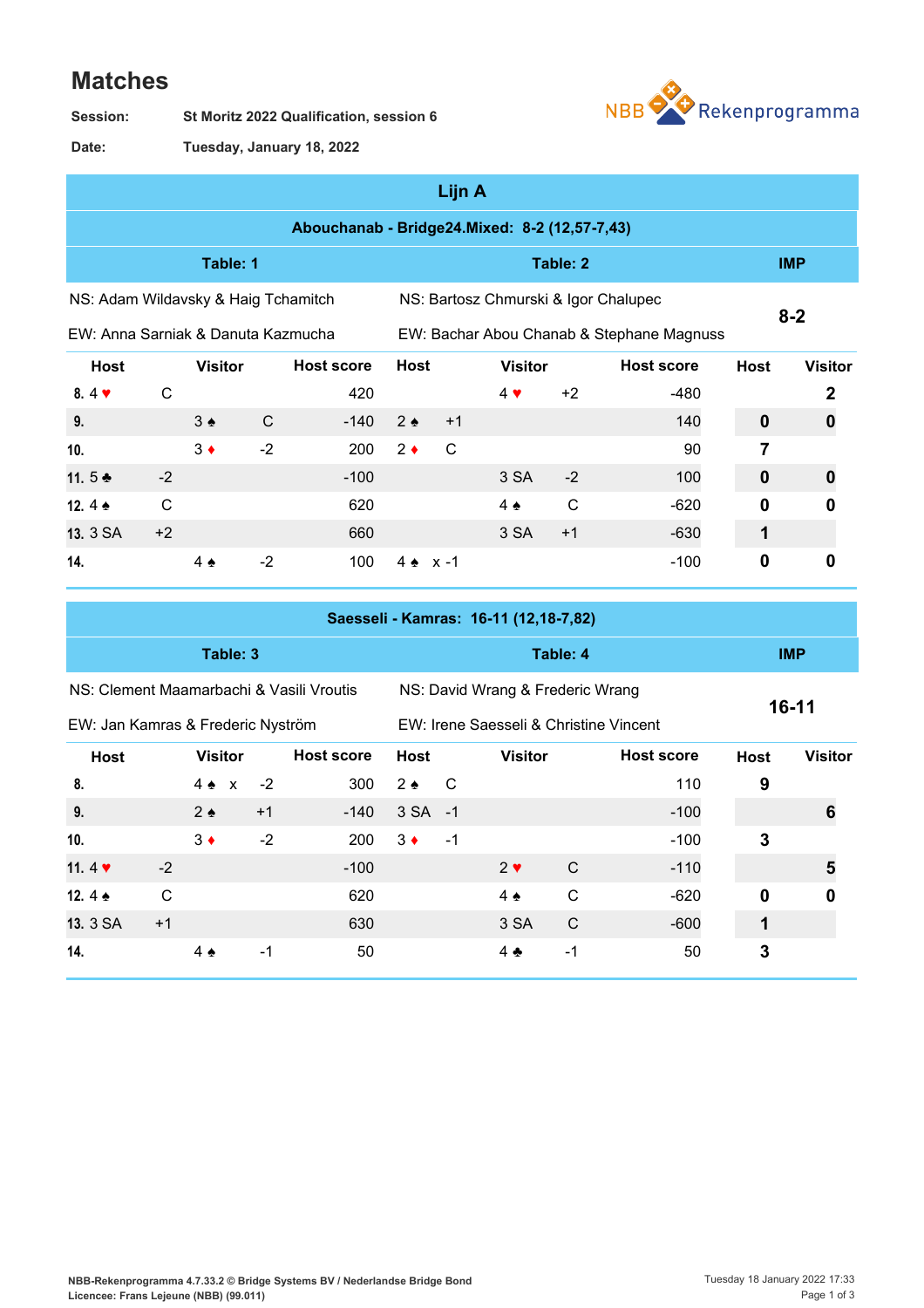|                                        |      |                |      |                   |                   |      | Borewicz - Dima: 12-14 (9,08-10,92)        |            |                   |                |                |
|----------------------------------------|------|----------------|------|-------------------|-------------------|------|--------------------------------------------|------------|-------------------|----------------|----------------|
|                                        |      | Table: 5       |      |                   |                   |      |                                            | <b>IMP</b> |                   |                |                |
| NS: Jacek Kalita & Marek Michalovski   |      |                |      |                   |                   |      | NS: Bartlomej Igla & Fernando Piedra       | $12 - 14$  |                   |                |                |
| EW: Andrea Haidorfer & Dima Nikolenkov |      |                |      |                   |                   |      | EW: Marek Borewicz & Wojciech Niewiadomski |            |                   |                |                |
| <b>Host</b>                            |      | <b>Visitor</b> |      | <b>Host score</b> | <b>Host</b>       |      | <b>Visitor</b>                             |            | <b>Host score</b> | <b>Host</b>    | <b>Visitor</b> |
| $8.4$ $\blacktriangledown$             | C    |                |      | 420               | $3 \triangle$     | $-1$ |                                            |            | -50               | 9              |                |
| 9.                                     |      | $2 \triangle$  | $+1$ | $-140$            | $2 \cdot$         | $+1$ |                                            |            | 140               | $\bf{0}$       | 0              |
| 10.                                    |      | $3 \bullet$    | $-2$ | 200               |                   |      | $2 \vee$                                   | $+1$       | -140              | $\overline{2}$ |                |
| 11. 3 SA                               | $+1$ |                |      | 430               |                   |      | 3 SA                                       | C          | $-400$            | 1              |                |
| 12. $4 \triangle$                      | $-1$ |                |      | $-100$            |                   |      | $4 \triangle$                              | C          | $-620$            |                | 12             |
| 13. 3 SA                               | $+1$ |                |      | 630               |                   |      | $5*$                                       | $+1$       | $-620$            | $\bf{0}$       | 0              |
| 14.                                    |      | $3 \triangle$  | $-1$ | 50                | $4 \triangleleft$ | $-2$ |                                            |            | $-100$            |                | 2              |

| Pont - Wild: 19-13 (12,57-7,43) |                                      |            |             |                                       |                   |                               |  |  |  |  |  |  |
|---------------------------------|--------------------------------------|------------|-------------|---------------------------------------|-------------------|-------------------------------|--|--|--|--|--|--|
|                                 | Table: 7                             |            |             | Table: 8                              |                   | <b>IMP</b>                    |  |  |  |  |  |  |
| NS: Jan Frey & Juan Pont        |                                      |            |             | NS: Beatrice Wild & Simon Wild        | $19-13$           |                               |  |  |  |  |  |  |
|                                 | EW: Daniela Ramelli & Eliano Ramelli |            |             | EW: Jerome Amiguet & George Hashimoto |                   |                               |  |  |  |  |  |  |
| Host                            | <b>Visitor</b>                       | Host score | <b>Host</b> | Visitor                               | <b>Host score</b> | <b>Visitor</b><br><b>Host</b> |  |  |  |  |  |  |

| 8.                        |      | $3 \triangleleft$ | -1 |                                          | $50 \quad 3 \bullet \quad C$ |                |             |      | 140    | 5  |   |
|---------------------------|------|-------------------|----|------------------------------------------|------------------------------|----------------|-------------|------|--------|----|---|
| 9.                        |      | $2 \triangle$     | C  | $-110$ 3 <sup><math>\bullet</math></sup> |                              | $\overline{C}$ |             |      | 140    |    |   |
| 10. $3 \triangleq$        | -1   |                   |    | $-100$                                   | $3 \bullet$                  | $+1$           |             |      | 130    | 1  |   |
| 11. 3 SA                  | $-2$ |                   |    | $-100$                                   |                              |                | $2 \vee$    | $+1$ | $-140$ |    |   |
| 12.4 $\triangle$          | C    |                   |    | 620                                      |                              |                | $4 \bullet$ | C    | $-620$ | 0  | 0 |
| 13. 3 SA                  | $+1$ |                   |    | 630                                      |                              |                | $5 \bullet$ | -1   | 100    | 12 |   |
| 14.5 $\blacktriangledown$ | -4   |                   |    | -200                                     | $3 \cdot$                    | $-2$           |             |      | $-100$ |    |   |

|                                       | Tosca - Rosti: 5-11 (7,43-12,57) |                               |      |                   |             |                 |                                         |            |                   |             |                |  |  |  |
|---------------------------------------|----------------------------------|-------------------------------|------|-------------------|-------------|-----------------|-----------------------------------------|------------|-------------------|-------------|----------------|--|--|--|
|                                       |                                  | Table: 9                      |      |                   |             |                 |                                         | <b>IMP</b> |                   |             |                |  |  |  |
| NS: Berend van den Bos & Rob Lindeman |                                  |                               |      |                   |             |                 | NS: Hilda Setton & Pierre Franceschetti |            |                   |             |                |  |  |  |
| EW: Cedric Lorenzini & Quentin Robert |                                  |                               |      |                   |             |                 | EW: Bob Drijver & Sjoert Brink          |            |                   | $5 - 11$    |                |  |  |  |
| Host                                  |                                  | <b>Visitor</b>                |      | <b>Host score</b> | <b>Host</b> |                 | <b>Visitor</b>                          |            | <b>Host score</b> | <b>Host</b> | <b>Visitor</b> |  |  |  |
| $8.4$ $\blacktriangledown$            | C                                |                               |      | 420               |             |                 | $4 \vee x$                              | C          | $-590$            |             | 5              |  |  |  |
| 9.                                    |                                  | $3 \triangleleft$             | C    | $-140$            | $2 \bullet$ | $+1$            |                                         |            | 140               | 0           | 0              |  |  |  |
| 10.                                   |                                  | $4 \bullet$                   | $-2$ | 200               | $3 \bullet$ | $-2$            |                                         |            | $-200$            | 0           | 0              |  |  |  |
| 11.5 $\bullet$ x                      | $-2$                             |                               |      | $-300$            |             |                 | $2 \vee$                                | $-1$       | 50                |             | 6              |  |  |  |
| 12.4 $\spadesuit$                     | C                                |                               |      | 620               |             |                 | $4 \triangle$                           | C          | $-620$            | 0           | 0              |  |  |  |
| 13. 3 SA                              | $+2$                             |                               |      | 660               |             |                 | 3 SA                                    | $+2$       | $-660$            | 0           |                |  |  |  |
| 14.                                   |                                  | $4 \triangle$<br>$\mathsf{x}$ | $-2$ | 300               |             | $4 \cdot x - 1$ |                                         |            | $-100$            | 5           |                |  |  |  |

**NBB-Rekenprogramma 4.7.33.2 © Bridge Systems BV / Nederlandse Bridge Bond Licencee: Frans Lejeune (NBB) (99.011)**